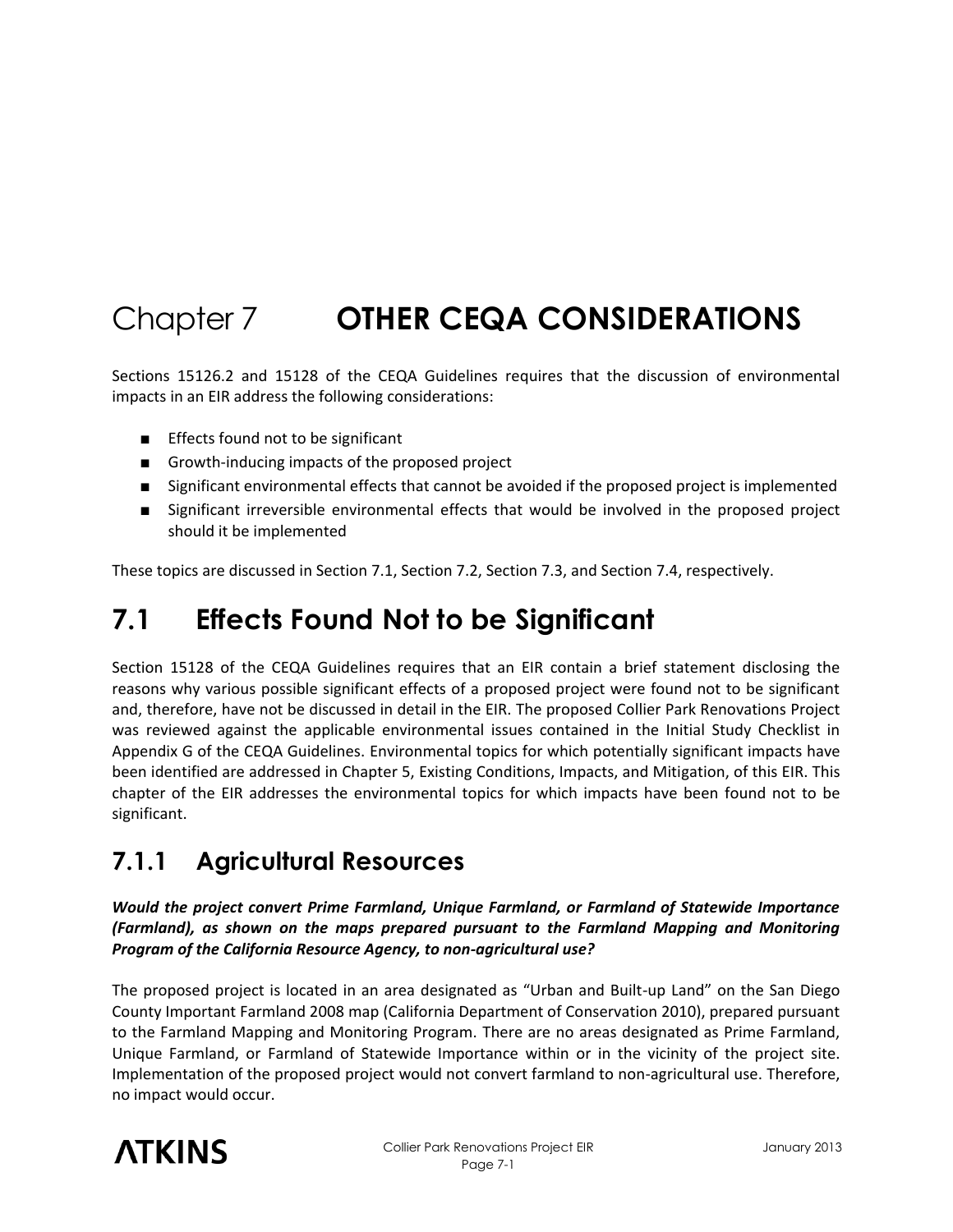#### *Would the project conflict with existing zoning for agricultural use, or a Williamson Act contract?*

The proposed project is located in an area designated as "Built-Up Land" on the San Diego County Williamson Act Lands 2008 map (California Department of Conservation 2009). There are no parcels zoned for agricultural use and no lands under Williamson Act contract within or in the vicinity of the project site. Implementation of the proposed project would not conflict with existing zoning for agricultural use or a Williamson Act contract. Therefore, no impact would occur.

#### *Would the project conflict with existing zoning for, or cause rezoning of, forest land (as defined in Public Resources Code Section 12220(g)) or timberland (as defined by Public Resources Code Section 4526)?*

The proposed project is located in a highly developed urban area of La Mesa with surrounding parcels zoned for residential uses. There are no areas designated as forest land or timberland within or in the vicinity of the project site. Implementation of the proposed project would not conflict with existing zoning for, or cause rezoning of, forest land or timberland. Therefore, no impact would occur.

#### *Would the project result in the loss of forest land or conversion of forest land to non-forest use?*

The proposed project is located in a highly developed urban area of La Mesa, and there are no areas designated as forest land in the vicinity of the project site. Implementation of the proposed project would not result in the loss of forest land or conversion of forest land into non-forest use. Therefore, no impact would occur.

#### *Would the project involve other changes in the existing environment, which, due to their location or nature, could result in conversion of Farmland to non-agricultural use or conversion of forest land to non-forest use?*

As discussed above, there are no areas designated as agricultural or forest land within or in the vicinity of the project site. Implementation of the proposed project would not involve other changes in the existing environment which, due to their location or nature, could result in conversion of farmland to non-agricultural use or conversion of forest land to non-forest use. Therefore, no impact would occur.

### **7.1.2 Geology and Soils**

*Would the project have soils incapable of adequately supporting the use of septic tanks or alternative wastewater disposal systems where sewers are not available for the disposal of wastewater?* 

Collier Park is provided with sanitary sewer service by the City of La Mesa; thus, the proposed project would not require the use of septic tanks or alternative wastewater disposal systems. No impact would occur.

### **7.1.3 Hydrology and Water Quality**

*Would the project substantially deplete groundwater supplies or interfere substantially with groundwater recharge such that there would be a net deficit in aquifer volume or a lowering of the local groundwater table level (e.g., the production rate of pre-existing nearby wells would drop to a* 

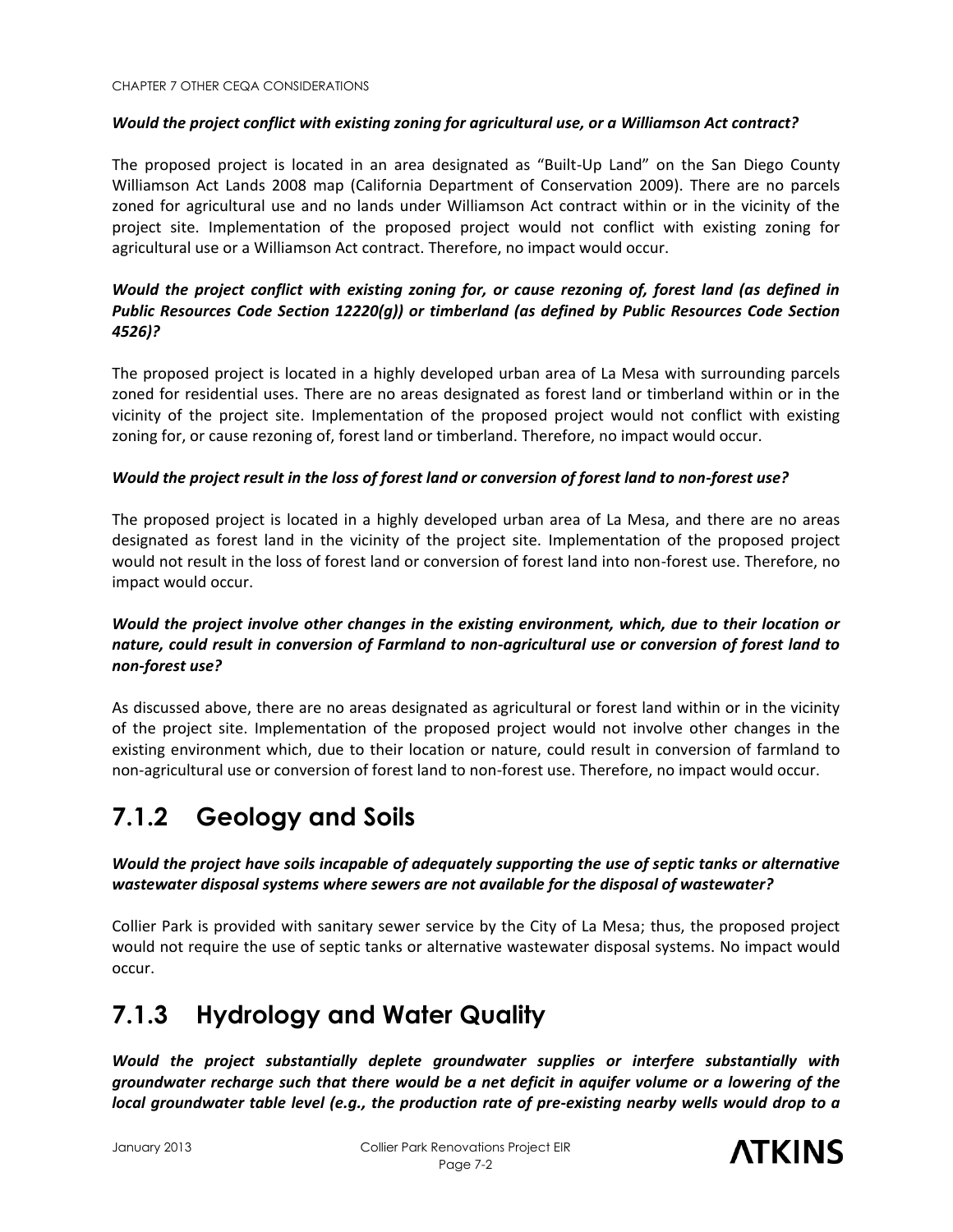#### *level which would not support existing land uses or planned land uses for which permits have been granted)?*

Collier Park is provided with potable water service by the Helix Water District. More than 80 percent of the water supplied by the Helix Water District is imported from the Colorado River and Northern California, with the remaining water sourced from local runoff of winter rain and snow releases from Lake Cuyamaca and natural runoff into El Capitan (Helix Water District 2011); thus, water supplied by the Helix Water District is not from groundwater. Furthermore, according to the Preliminary Geotechnical Investigation (Geocon Incorporated 2010), groundwater is not expected to be encountered at the project site during construction; thus, dewatering would not be required. Therefore, the proposed project would not substantially deplete local groundwater supplies.

Proposed park improvements include a new club house building and parking lot that would increase the amount of impervious area at the project site. However, proposed drainage improvements include the installation of grass swales and cobble drainage swales, as well as the replacement of the existing concrete-lined channel with a bioswale and bioinfiltration basin, which would reduce flow rates and allow surface runoff to infiltrate on site. Therefore, the proposed project would not interfere substantially with local groundwater recharge.

As such, implementation of the proposed project would not result in a net deficit in aquifer volume or a lowering of the local groundwater table. Impacts would be less than significant.

#### *Would the project place housing within a 100-year flood hazard area as mapped on a federal Flood Hazard Boundary or Flood Insurance Rate Map or other flood hazard delineation map?*

The proposed project would not involve the construction of any housing. Furthermore, the project site is located outside the 100-year flood hazard area (FEMA 2012). Therefore, implementation of the proposed project would not place housing within a 100-year flood hazard area. No impact would occur.

### **7.1.4 Land Use and Planning**

#### *Would the project physically divide an established community?*

The proposed project would implement improvements to the existing Collier Park site that are intended to encourage more active recreational use of the park by the local neighborhood. Proposed park improvements would not create undesirable barriers to movement or change the existing boundaries of the park. Furthermore, the construction of new walking paths would facilitate safe pedestrian access through the park. Increased park usage would create more opportunities for social interaction between members of the neighborhood, which could potentially improve community cohesion and involvement. Therefore, implementation of the proposed project would not physically divide an established community. No impact would occur.

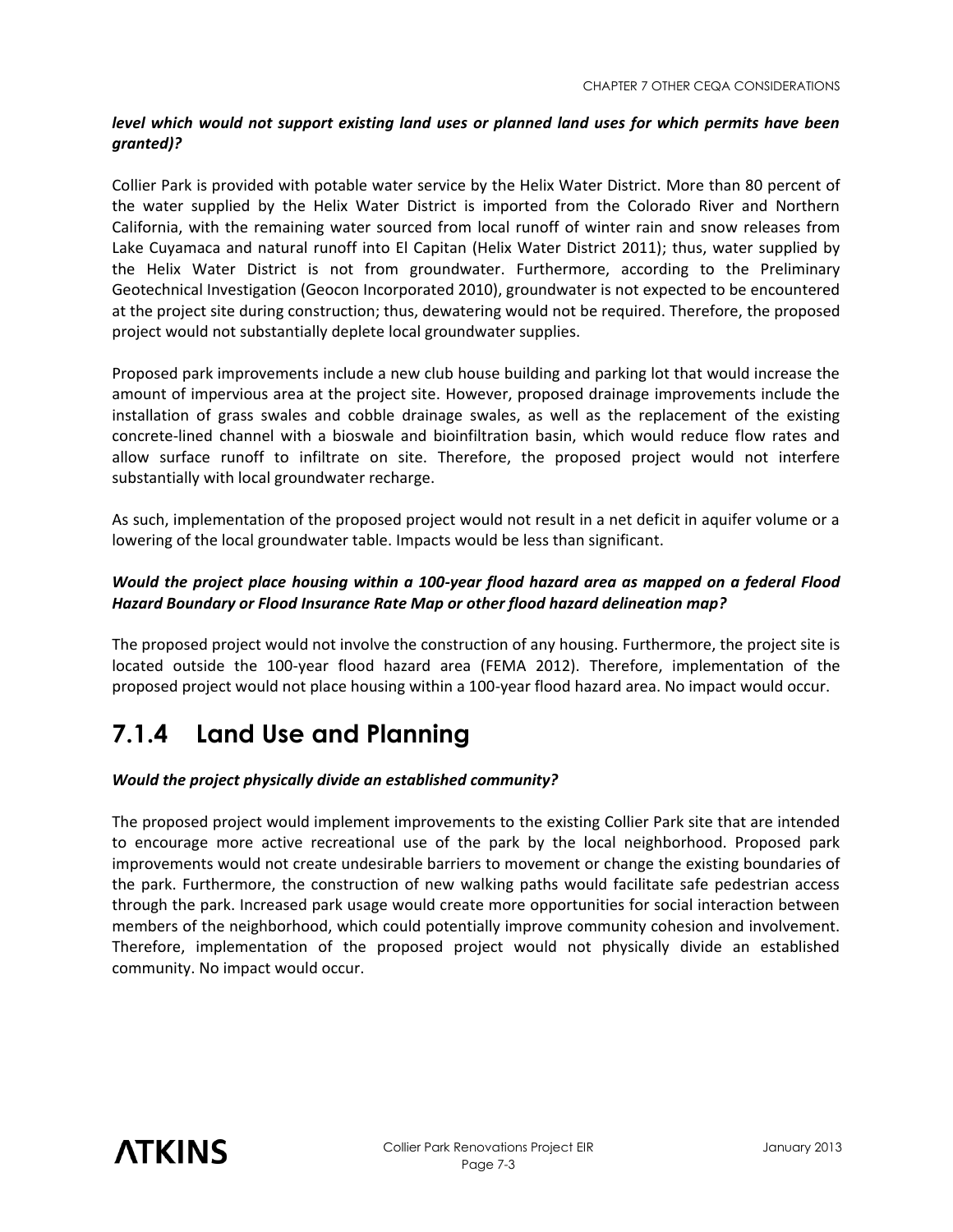#### *Would the project conflict with any applicable land use plan, policy, or regulation of an agency with jurisdiction over the project (including, but not limited to general plan, specific plan, local coastal program, or zoning ordinance) adopted for the purpose of avoiding or mitigating an environmental effect?*

The proposed project consists of park improvements that would enhance the ability to utilize Collier Park for its intended recreational use, thereby encouraging the continued use of the property as a neighborhood park, consistent with the adopted La Mesa General Plan (City of La Mesa 1996) land use designation. In addition, the proposed project is consistent with the recommendations of the La Mesa Parks Master Plan (City of La Mesa 2012), which identifies the potential addition of a running or walking trail; tennis courts; horseshoes, shuffle board, or bocce courts; and/or an amphitheater at Collier Park to enhance the City's recreational opportunities. Therefore, implementation of the proposed project would not conflict with any City land use plan, policy, or regulation for the purpose of avoiding or mitigating an environmental effect. No impact would occur.

#### *Would the project conflict with any applicable habitat conservation plan or natural community conservation plan?*

The proposed project is located within the boundaries of the La Mesa Subarea Habitat Conservation Plan/Natural Community Conservation Plan (City of La Mesa 1998). However, the proposed project is located within a highly developed urban area of La Mesa that experiences a number of anthropogenicrelated disturbances typical of urban settings. Based on the results of the biological resources field survey conducted for the proposed project (Atkins 2012), it was determined that the project site is characterized by developed lands and non-native habitat types that do not support the resources or constituent habitat elements associated with special status species known to occur in the region. No riparian habitat, other sensitive natural communities, or wetlands, including sensitive Multiple Species Conservation Program (MSCP) tier habitat types and protected wetlands, occur within the project site. No suitable habitat for MSCP covered species, MSCP narrow endemic species, or non-covered sensitive species occurs within the project site. The project site is not located on or in the immediate vicinity of areas designated as Multi-Habitat Planning Area or other preserve lands. The project site does not function independently or contribute to the assembly of any wildlife corridors, linkages, or nursery sites, including any MSCP core biological resource areas or linkages. Therefore, implementation of the proposed project would not conflict with the La Mesa Subarea Habitat Conservation Plan/Natural Community Conservation Plan. No impact would occur.

### **7.1.5 Mineral Resources**

#### *Would the project result in the loss of availability of a known mineral resource that would be of value to the region and the residents of the state?*

According to the City's General Plan (City of La Mesa 1996), the City La Mesa does not have significant mineral resources. Furthermore, the proposed project is located within a zone designated as MRZ-3, which indicates areas that contain known mineral deposits that may qualify as mineral resources (County of San Diego 2008). Therefore, implementation of the proposed project would not result in the loss of availability of a known mineral resource that would be of value to the region and the residents of the state. No impact would occur.

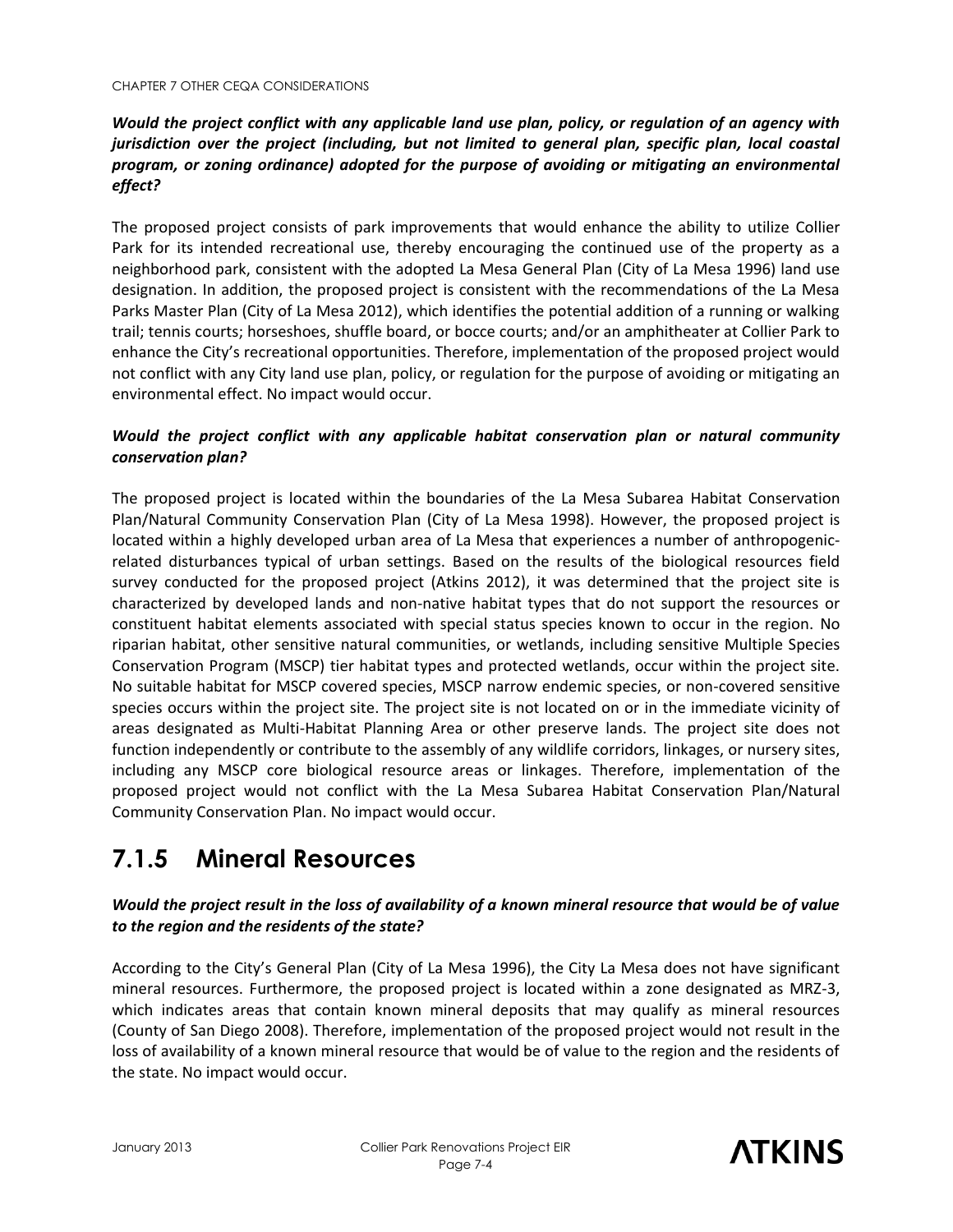*Would the project result in the loss of availability of a locally important mineral resource recovery site delineated on a local general plan, specific plan or other land use plan?* 

As discussed above, there are no known significant mineral resources in the City of La Mesa. Therefore, implementation of the proposed project would not result in the loss of availability of a locally important mineral resource recovery site delineated on a local general plan, specific plan, or other land use plan. No impact would occur.

### **7.1.6 Population and Housing**

*Would the project induce substantial population growth in an area, either directly (for example, by proposing new homes and businesses) or indirectly (for example, through extension of roads or other infrastructure)?* 

This issue is addressed below in Section 7.2, Growth Inducement.

#### *Would the project displace substantial numbers of existing housing, necessitating the construction of replacement housing elsewhere?*

No housing units would be displaced by the proposed project. Therefore, implementation of the proposed project would not necessitate the construction of replacement housing elsewhere. No impact would occur.

#### *Would the project displace substantial numbers of people, necessitating the construction of replacement housing elsewhere?*

No people would be displaced by the proposed project. Therefore, implementation of the proposed project would not necessitate the construction of replacement housing elsewhere. No impact would occur.

### **7.1.7 Public Services**

*Would the project result in substantial adverse physical impacts associated with the provision of new or physically altered governmental facilities, the construction of which could cause significant environmental impacts, in order to maintain acceptable service ratios, response times or other performance objectives for any of the following public services?* 

#### *Fire Protection*

Collier Park is currently provided with fire protection services by Heartland Fire and Rescue, which provided a letter to the City of La Mesa confirming that it will continue to serve Collier Park after the proposed improvements are constructed, and that it has the capacity and capability to provide this service to the park and the surrounding community (Heartland Fire and Rescue 2012). In addition, Heartland Fire and Rescue provided input in the design of the proposed project to ensure that it meets state and local fire safety standards. The proposed project is located in a highly developed urban area of La Mesa, which is not considered at high risk for wildland fires, and is not adjacent to any undeveloped open land areas that are susceptible to wildland fires. Furthermore, the proposed project would comply

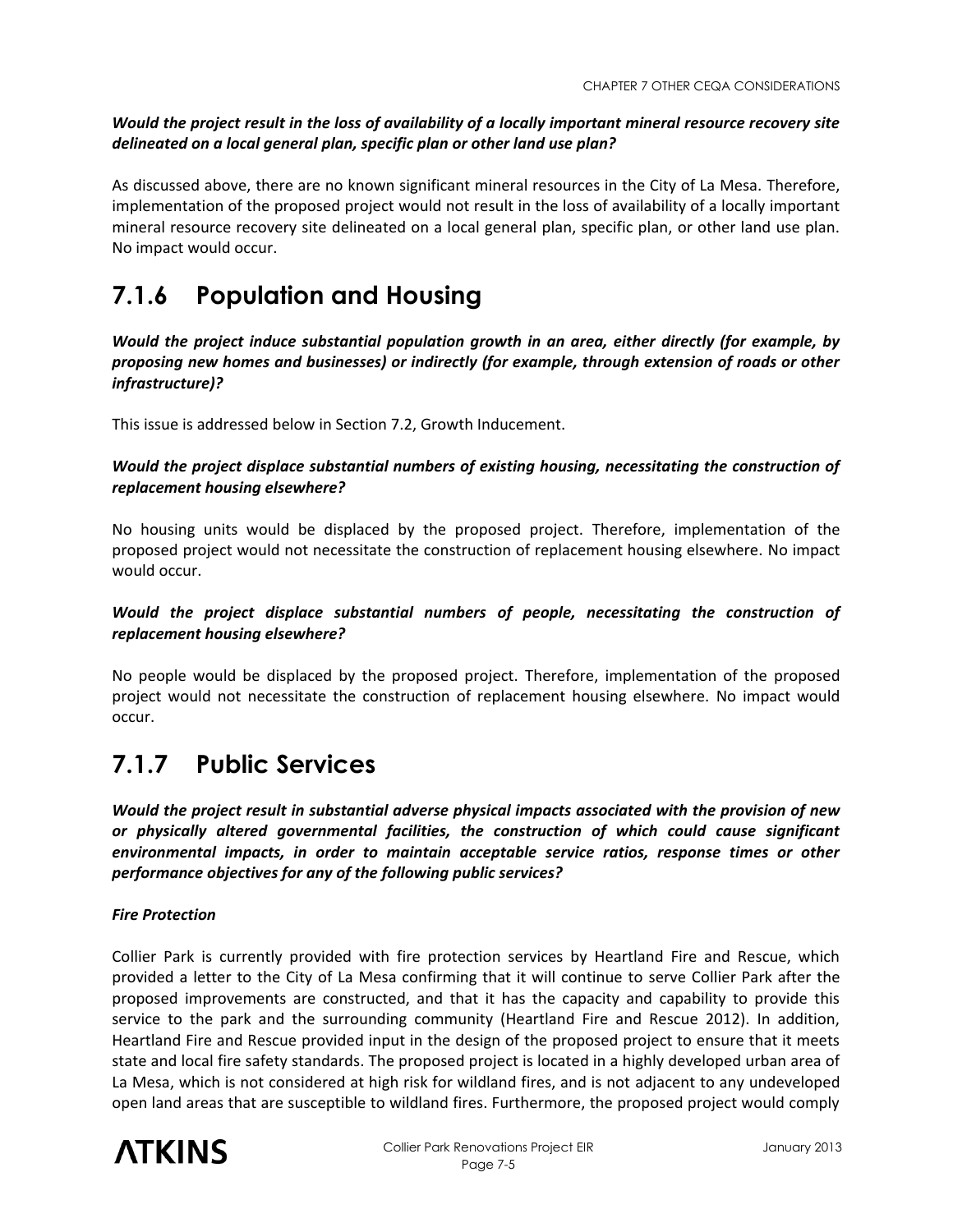with the City's Fire Code (La Mesa Municipal Code Title 11), including all applicable requirements for fuel management, brush clearance and sprinklers for onsite buildings to minimize on-site fire hazards. Therefore, implementation of the proposed project would not increase demand for fire protection services, and would not result in the need for new fire department facilities. No impact would occur.

#### *Police Protection*

Collier Park is currently provided with police protection services by the La Mesa Police Department, which provided a letter to the City of La Mesa confirming that it will continue to serve Collier Park after the proposed improvements are constructed, and that it has the capacity and capability to provide this service to the park and the surrounding community (La Mesa Police Department 2012). In addition, the La Mesa Police Department provided input into the design of the proposed project to incorporate Crime Prevention through Environmental Design principles. The proposed project would implement improvements to Collier Park that are intended to encourage more active recreational use of the park by the local neighborhood and discourage transient loitering and illicit use, which are existing issues at the park. Increased recreational use coupled with decreased illicit use would be expected to reduce criminal activity at the park. Furthermore, proposed park improvements include the installation of features to enhance park security such as lighting, fencing, and better visibility from public rights-of-way. Therefore, implementation of the proposed project would not increase the demand for police protection services, and would not result in the need for new police department facilities. No impact would occur.

#### *Schools*

As discussed in Section 7.2 below, the proposed project includes improvements to an existing neighborhood park and would not be expected result in population growth or the construction of new housing in the neighborhood. Therefore, implementation of the proposed project would not increase demand on local school services, and would not result in the need for new school facilities. No impact would occur.

#### *Parks*

The proposed project would implement improvements to Collier Park, a neighborhood park in the City of La Mesa. Implementation of the proposed project is anticipated to increase the active recreation usage of Collier Park; however, it would not result in the need for new or expanded park facilities beyond those proposed by the project. The proposed project would not be expected to result in population growth or the construction of new housing in the neighborhood. Therefore, no impact would occur.

#### *Other Public Facilities*

As discussed in Section 7.2 below, the proposed project includes improvements to an existing neighborhood park and would not be expected result in population growth or the construction of new housing in the neighborhood. Therefore, implementation of the proposed project would not increase demand on local libraries, senior centers, or other public services, and thus would not result in the need for new public facilities. No impact would occur.

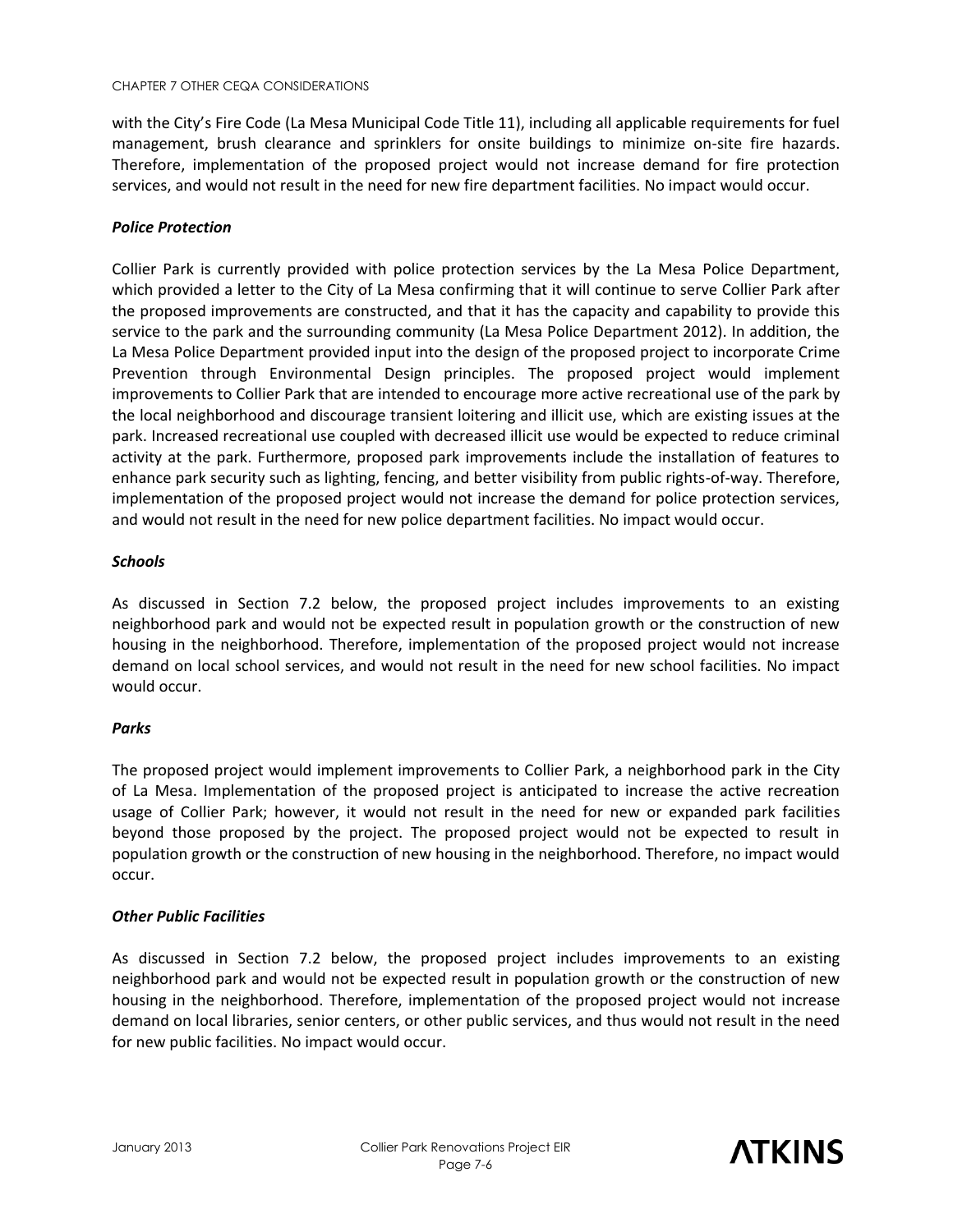### **7.1.8 Recreation**

#### *Would the project increase the use of existing neighborhood and regional parks or other recreational facilities such that substantial physical deterioration of the facility would occur or be accelerated?*

The proposed project would implement improvements to the existing Collier Park site that are intended to encourage more active recreational use of the park by the local neighborhood. Proposed park improvements include new playgrounds, a tennis court, an amphitheater, a club house, and ancillary facilities, which would help satisfy the recreational demands of the local neighborhood, thereby reducing the existing burden on other City parks and recreational facilities. Therefore, implementation of the proposed project would not increase the use of other existing neighborhood and regional parks or other recreational facilities such that substantial physical deterioration of the facility would occur or be accelerated. No impact would occur.

#### *Would the project include recreational facilities or require the construction or expansion of recreational facilities, which might have an adverse physical effect on the environment?*

As discussed above, the proposed project would implement improvements to the existing Collier Park site, including new playgrounds, a tennis court, an amphitheater, a club house, and ancillary facilities, which would help satisfy the recreational demands of the local neighborhood. The environmental effects of the proposed project are evaluated in Sections 5.1 through 5.10 of this EIR.

### **7.1.9 Transportation and Traffic**

#### *Would the project conflict with an applicable congestion management program, including but not limited to level of service standards and travel demand measures, or other standards established by the county congestion management agency for designated roads or highways?*

As stated in Section 5.10.4.1, Circulation System Performance, the study area for the traffic analysis was determined based on the CMP analysis requirements (SANDAG 2008) and the San Diego Traffic Engineers' Council/Institute of Transportation Engineers (SANTEC/ITE) Guidelines for Traffic Impact Studies (SANTEC/ITE 2000), which require that a project study area be established as follows:

- All local roadway segments (including all state surface routes), intersections, and mainline freeway locations where the proposed project will add 50 or more peak-hour trips in either direction to the existing roadway traffic.
- All freeway entrance and exit ramps where the proposed project will add a significant number of peak-hour trips to cause any traffic queues to exceed ramp storage capacities.

The proposed project would not contribute more than 50 peak-hour trips to any of the freeways and state highways in the vicinity, including CMP designated roads or highways; thus, these facilities were not included in the study area. The potential impacts of the proposed project on the key study area roadway segments and intersections, which are discussed in Section 5.10.4.1, would be less than significant. Therefore, implementation of the proposed project would not conflict with the applicable CMP. No impact would occur.

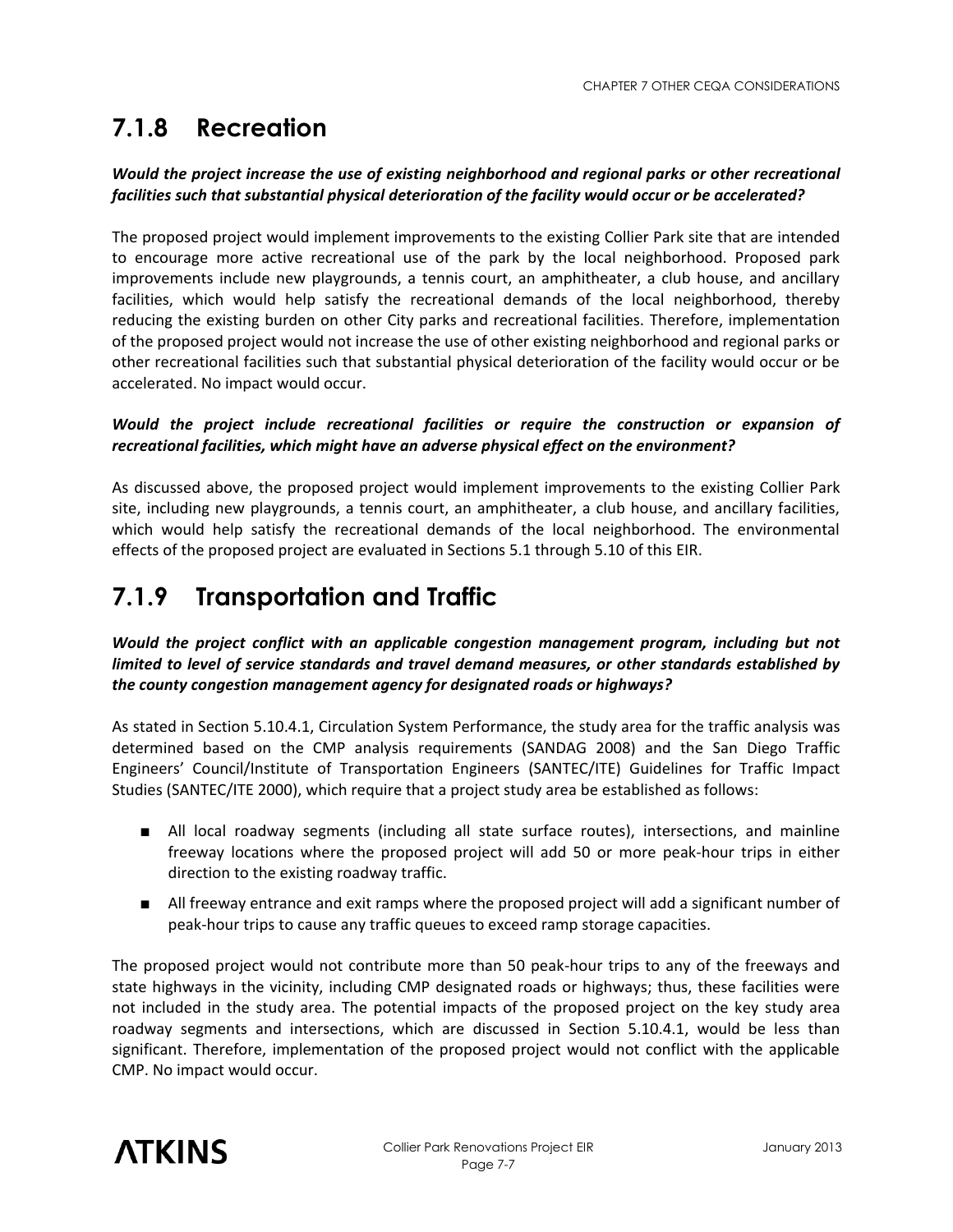#### *Would the project result in a change in air traffic patterns, including either an increase in traffic levels or a change in location that results in substantial safety risks?*

Gillespie Field airport is located approximately 4.5 miles northeast of the project site and Montgomery Field airport is located approximately 7.5 miles northwest of project site. Although the project site is not located within the boundaries of Gillespie Field's airspace protection area, it does lie within the airspace surfaces of Montgomery Field (SDCRAA 2010). Airspace surfaces depict areas that should be kept free of obstruction and protected for the safe and efficient use of navigable airspace by aircraft. The proposed project would not include any structures that exceed the Federal Air Regulations Part 77 height restrictions for the airspace protection area. Therefore, implementation of the proposed project would not result in a change in air traffic patterns. No impact would occur.

#### *Would the project result in inadequate emergency access?*

As discussed in Section 5.7.4.5, Emergency Response and Evacuation Plans, the proposed project would require that the segment of Pasadena Avenue that passes through the project site be temporarily closed for three to six months during construction. This segment of Pasadena Avenue is used as a through street between Palm Avenue and 4th Street/Upland Avenue to access surrounding residences. However, these areas can be accessed by alternative routes via Fresno Avenue and/or 3rd Street such that emergency response would not be impeded during the temporary closure of Pasadena Avenue. In addition, Pasadena Avenue is not a major transit corridor that would be used as an evacuation route. Therefore, implementation of the proposed project would not result in inadequate emergency access. No impact would occur.

### **7.1.10 Utilities and Service Systems**

#### *Would the project exceed wastewater treatment requirements of the applicable Regional Water Quality Control Board?*

Proposed park improvements include a new club house building, restroom facilities, and drinking fountains that would tie into the existing sanitary sewer system. Wastewater discharged to the City's sanitary sewer system is conveyed to the Point Loma Wastewater Treatment Plant (WWTP). Only domestic wastewater would be generated at Collier Park, which is within the wastewater treatment requirements of the WWTP. Therefore, implementation of the proposed project would not exceed wastewater treatment requirements of the applicable RWQCB. No impact would occur.

#### *Would the project require or result in the construction of new water or wastewater treatment facilities or expansion of existing facilities, the construction of which could cause significant environmental effects?*

Proposed park improvements include a new club house building, restroom facilities, and drinking fountains that would tie into the existing water distribution and sanitary sewer systems in the project area, served by Helix Water District and the City of La Mesa, respectively. Although increased park usage would result in minor increases in potable water usage and domestic wastewater generation at Collier Park, such increases would be negligible compared to the capacity of the existing utilities systems. Therefore, implementation of the proposed project would not require or result in the construction of

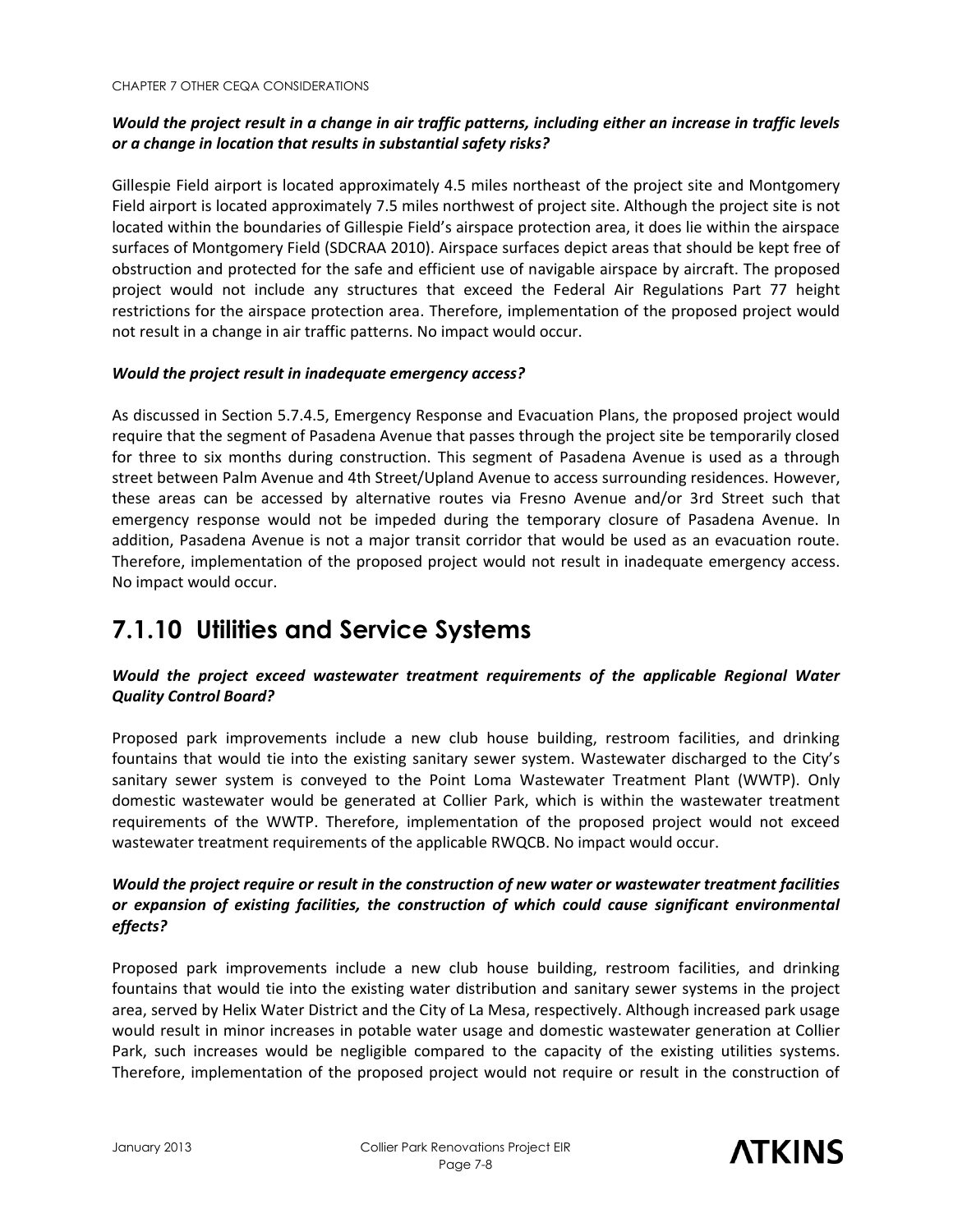new water or wastewater treatment facilities or expansion of existing facilities. Impacts would be less than significant.

#### *Would the project require or result in the construction of new storm water drainage facilities or expansion of existing facilities, the construction of which could cause significant environmental effects?*

Proposed park improvements include a new club house building and parking lot that would increase the amount of impervious area at Collier Park, thereby generating a slight increase in surface runoff during rain events. However, proposed drainage improvements include the installation of grass swales and cobble drainage swales, as well as the replacement of the existing concrete-lined channel with a bioswale and bioinfiltration basin, which would reduce flow rates and allow surface runoff to infiltrate on site. In addition, a large portion of the park would be re-graded and replanted to better manage site drainage and limit the amount of water that leaves the site. Thus, off-site flow would be minimal and would not exceed the capacity of the City's storm water drainage system. Therefore, implementation of the proposed project would not require or result in the construction of new storm water drainage facilities or expansion of existing facilities, the construction of which could cause significant environmental effects. Impacts would be less than significant.

#### *Would the project have sufficient water supplies available to serve the project from existing entitlements and resources, or are new or expanded entitlements needed?*

The City of La Mesa, including Collier Park, is served by the Helix Water District. The Helix Water District has a treatment capacity of 106 million gallons per day (MGD) and a total filtered water storage capacity of approximately 68.5 million gallons (Helix Water District 2011). As discussed above, although increased park usage would result in minor increases in potable water usage at Collier Park, such increases would be negligible compared to the capacity of the Helix Water District. Furthermore, proposed park improvements include the installation of turf areas and landscaping with native vegetation using low water demand techniques consistent with the City's Water Efficient Landscape Ordinance (La Mesa Municipal Code Chapter 14.29), which would minimize irrigation water usage at the park. Therefore, the Helix Water District has sufficient water supplies available to serve the project from existing entitlements and resources. Impacts would be less than significant.

#### *Would the project result in a determination by the wastewater treatment provider which serves or may serve the project that it has adequate capacity to serve the project's projected demand in addition to the provider's existing commitments?*

Wastewater discharged to the City's sanitary sewer system is conveyed to the Point Loma WWTP. The Point Loma WWTP currently treats approximately 175 MGD of wastewater, and has a treatment capacity of 240 MGD (City of San Diego 2012). As discussed above, although increased park usage would result in minor increases in domestic wastewater generation at Collier Park, such increases would be negligible compared to the capacity of the WWTP. Therefore, the Point Loma WWTP has adequate capacity to serve the project's projected demand in addition to its existing commitments. Impacts would be less than significant.

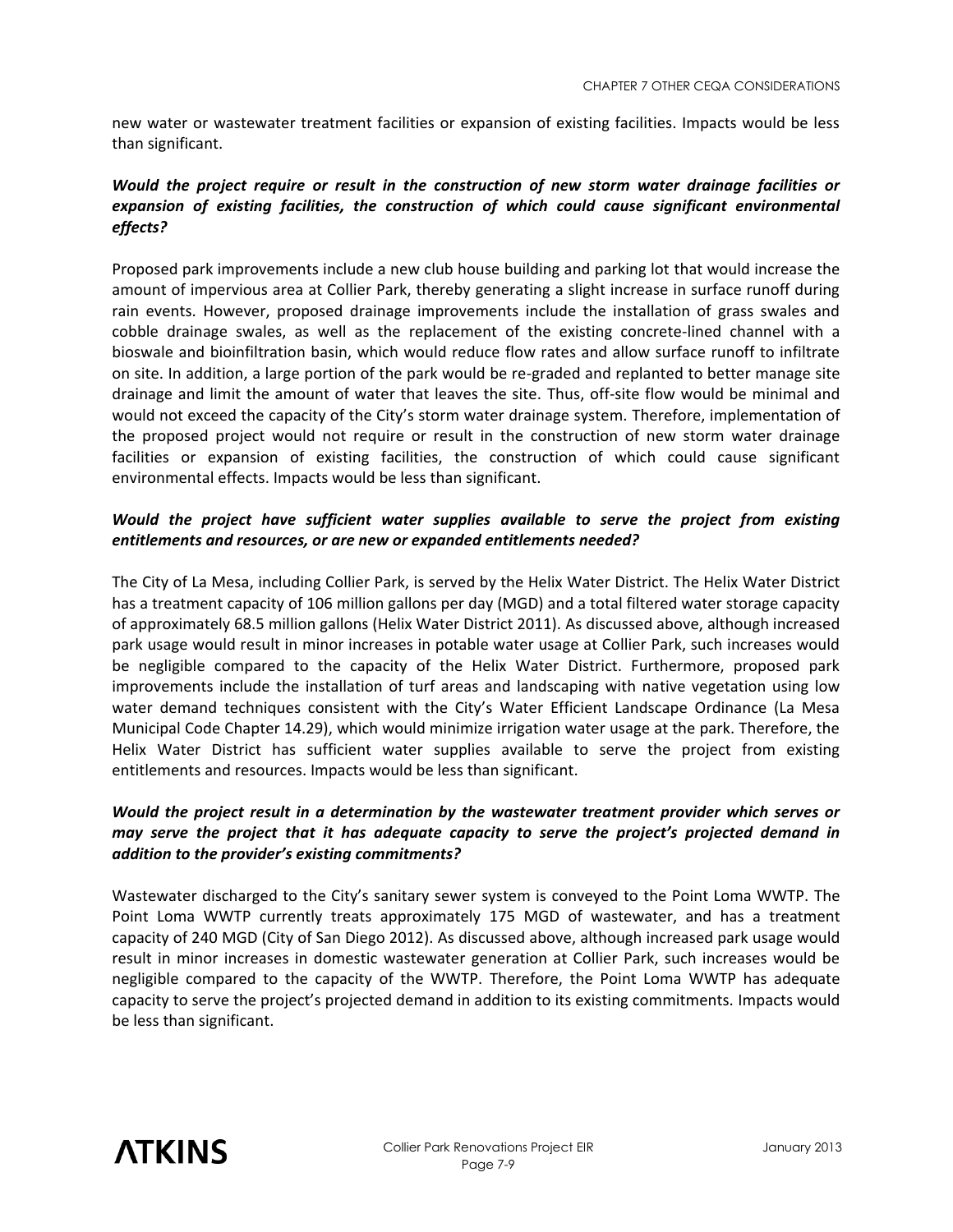#### *Would the project be served by a landfill with sufficient permitted capacity to accommodate the project's solid waste disposal needs?*

The nearest landfill is the Sycamore Sanitary Landfill, which had an estimated remaining capacity of 47,388,428 cubic yards as of September 30, 2006, and a maximum permitted throughout of 3,965 tons per day (California Department of Resources Recycling and Recovery 2012). In compliance with the City's Construction and Demolition Debris Diversion Ordinance (La Mesa Municipal Code Chapter 14.27), 75 percent of construction and demolition debris generated by the proposed project would be diverted from the landfill by reuse on-site, recycling, salvage, or donation; thereby minimizing the amount of construction solid waste that ends up in the landfill. Although increased park usage would result in minor increases in operational solid waste generation at Collier Park, such increases would be negligible compared to the capacity and permitted daily throughput of the landfill. Furthermore, the City of La Mesa is in compliance with the California Integrated Waste Management Act (Assembly Bill 939), which requires 50 percent diversion of solid waste from landfills. Therefore, the Sycamore Sanitary Landfill has sufficient permitted capacity to accommodate the project's solid waste needs. Impacts would be less than significant.

#### *Would the project comply with applicable federal, state, and local statutes and regulations related to solid waste?*

As discussed above, construction and operation of the proposed project would comply with the City's Construction and Demolition Debris Diversion Ordinance (La Mesa Municipal Code Chapter 14.27) and the California Integrated Waste Management Act (Assembly Bill 939). No impact would occur.

# **7.2 Growth Inducement**

As required by Section 15126.2(d) of the CEQA Guidelines, an EIR must include a discussion of the ways in which the proposed project could directly or indirectly foster economic development or population growth, or the construction of additional housing, and how that growth would, in turn, affect the surrounding environment. Growth can be induced in a number of ways, including the elimination of obstacles to growth, or through the stimulation of economic activity within the region. The elimination of obstacles to growth relates directly to the removal of infrastructure limitations or regulatory constraints that could result in growth unforeseen at the time of project approval. According to Section 15126.2(d) of the CEQA Guidelines, "it must not be assumed that growth in any area is necessarily beneficial, detrimental, or of little significance to the environment."

The proposed project would implement improvements to Collier Park that are intended to encourage more active recreational use of the park by the local neighborhood. Although increased park usage is anticipated as a result of the proposed park improvements, the proposed project would not directly or indirectly foster economic development or population growth. The proposed project does not include the construction of any new homes or businesses that would directly induce population growth, nor does it include the extension roads or other infrastructure that would indirectly induce population growth. In addition, the proposed project would not eliminate any obstacles to growth by removing physical or planning impediments, or through precedent-setting actions or provisions. As the park is located in a highly developed urban area, the proposed project would not result in urbanization of land in a remote location that could lead to "leapfrog" development. Furthermore, enhancement of the

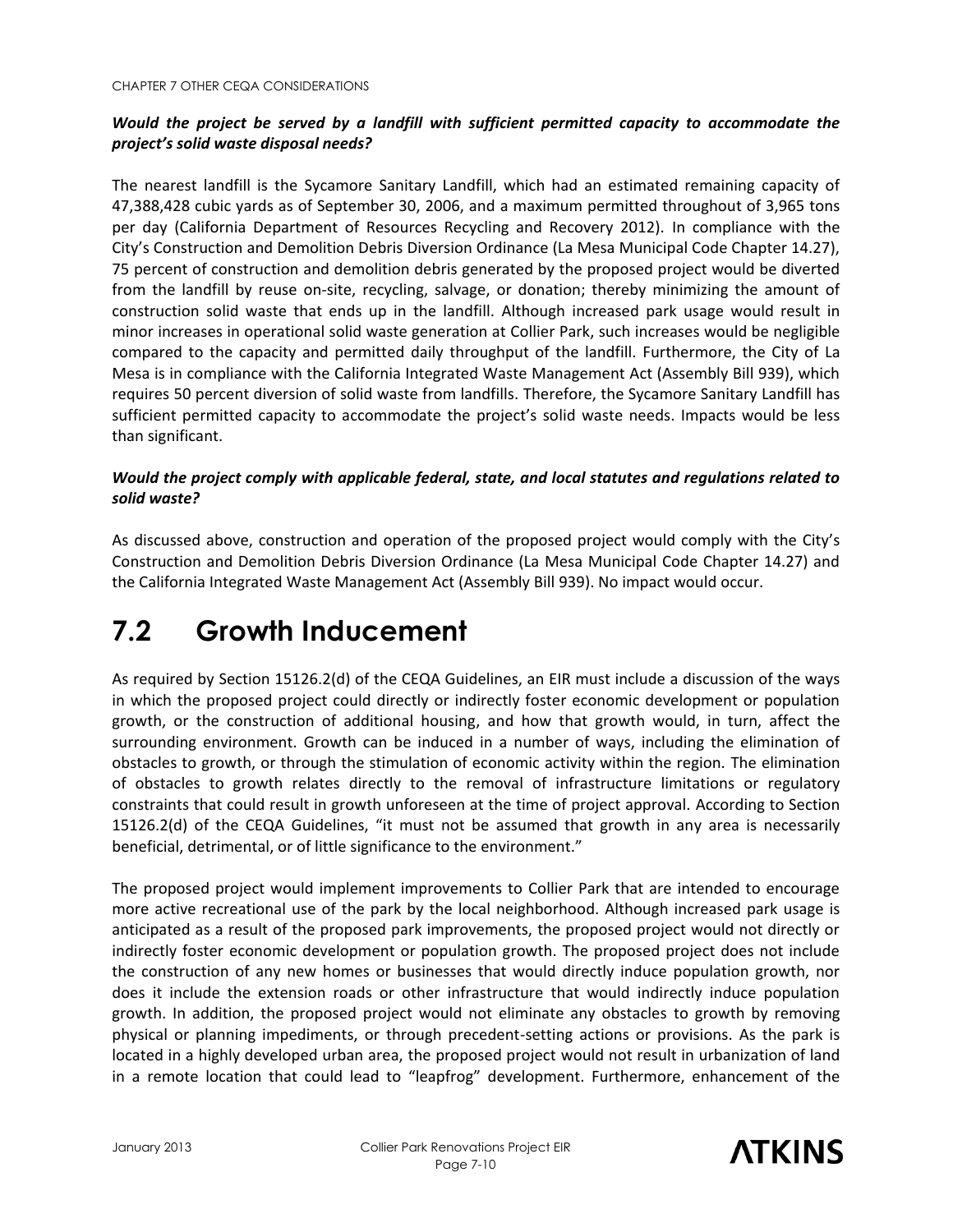recreational use of the park would not stimulate economic activity within in the region. Therefore, the proposed project would not result in economic or population growth inducement.

# **7.3 Significant and Unavoidable Environmental Impacts**

As required by Section 15126.2(b) of the CEQA Guidelines, an EIR must identify any significant impacts that cannot be avoided, even with the implementation of feasible mitigation measures. The final determination of the significance of impacts and the feasibility of mitigation measures will be made by the City of La Mesa as part of their certification action for the Final EIR. Sections 5.1 through 5.10 this EIR provides a comprehensive identification of the proposed project's potentially significant adverse environmental effects and any necessary mitigation measures, as well as the level of significance both before and after mitigation. A summary of the environmental impacts and mitigation measures is contained in the Chapter 1, Summary, of this EIR. Based on the analysis in Sections 5.1 through 5.10 of this EIR, the proposed project would not result in any significant and unavoidable environmental impacts. Mitigation measures have been identified that would reduce all potentially significant environmental impacts to below a level of significance.

# **7.4 Significant Irreversible Environmental Effects**

Section 15126.2(c) of the CEQA Guidelines requires a discussion of any significant irreversible environmental changes that would be caused by the proposed project. Specifically, Section 15126.2(c) of the CEQA Guidelines states:

Uses of nonrenewable resources during the initial and continued phases of the project may be irreversible, since a large commitment of such resources makes removal or nonuse thereafter unlikely. Primary impacts and, particularly, secondary impacts (such as highway improvement which provides access to a previously inaccessible area) generally commit future generations to similar uses. Also, irreversible damage can result from environmental accidents associated with the project. Irretrievable commitments of resources should be evaluated to assure that such current consumption is justified.

Generally, a project would result in significant irreversible environmental changes if:

- The primary and secondary impacts would generally commit future generations to similar uses;
- The project would involve a large commitment of nonrenewable resources;
- The project involves uses in which irreversible damage would result from any potential environmental accidents associated with the project; or
- The proposed consumption of resources is not justified (e.g., the project involves the wasteful use of energy).

The proposed project consists of park improvements that would enhance the ability to utilize Collier Park for its intended recreational use, thereby encouraging the continued use of the property as a neighborhood park. Although the proposed project would generally commit future generations to similar uses, preservation of park space would be considered a beneficial effect.